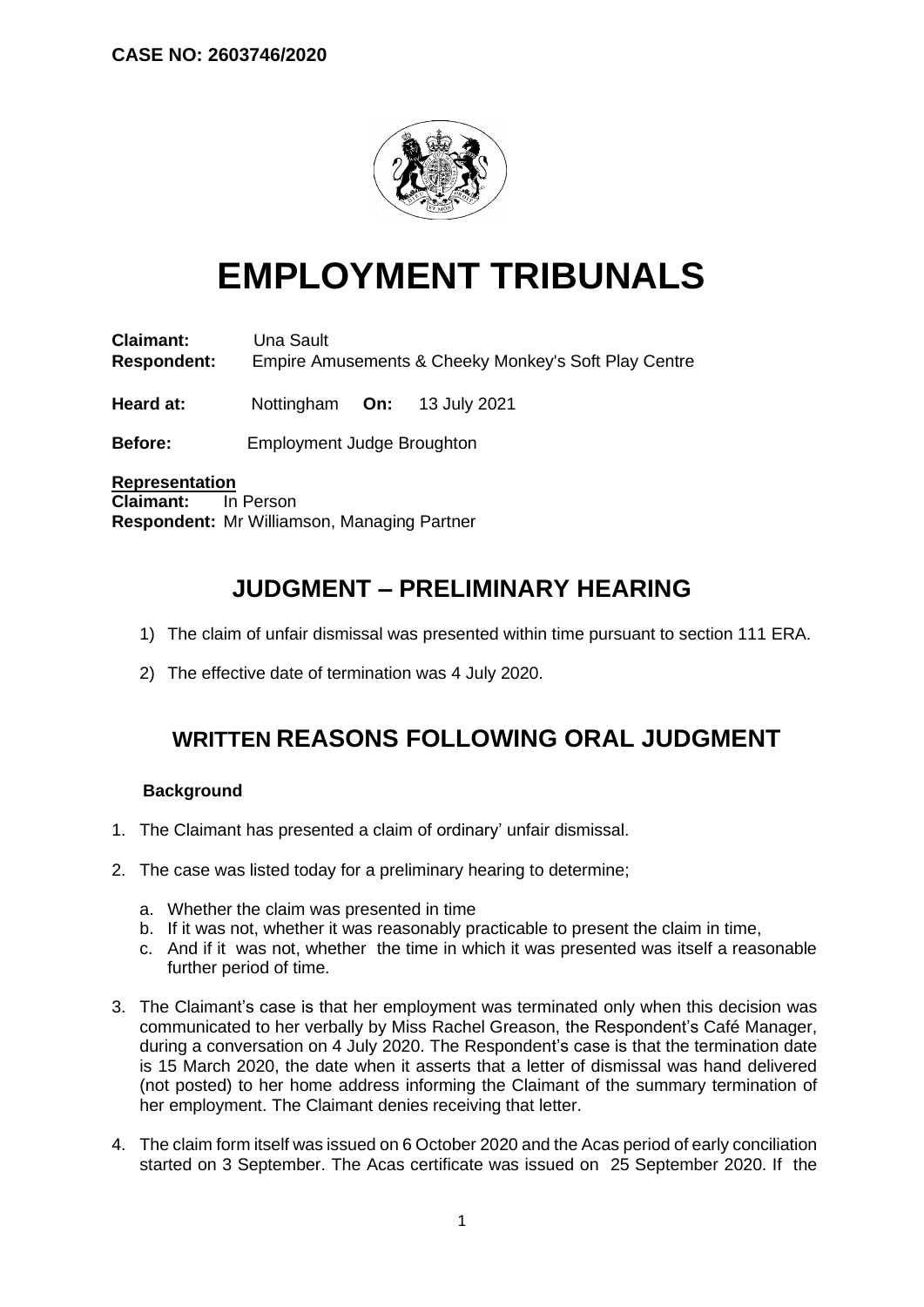effective date of termination is the 14 March, the claim was presented outside of the primary 3 month time limit. If the effective date of termination is 4 July, the clam was presented within time.

#### **Evidence**

- 5. A joint bundle of documents had been prepared although not paginated. There were additionally a few other documents which were on the Tribunal file which were not included in the bundle but were relevant and the Claimant wanted the Tribunal to consider them. Those additional documents included a medical report that the Claimant had disclosed and which confirms dates when she was admitted into hospital; a period from 26 March 2020 to 20 April 2020. The Respondent does not dispute that the Claimant was in hospital receiving treatment for her mental health, between those dates. I accept the Claimant's undisputed evidence that she was sectioned under the Mental Health Act. There is also a letter of 11 November 2020 on the Tribunal file from the Claimant, the Claimant's P45, a letter of 23 March 2020 referring to statutory sick pay and attached with it an application form for statutory sick pay.
- 6. Despite Regional Employment Judge Swann making an Order dated 5 December 2020, for the mutual exchange of witness statements, neither party came prepared with witness statements today (other than a short statement for Miss Greason, however, Miss Greason was not attending to give evidence), because I am told, they had not understood they were required to do so. I discussed with the parties the options open to us and both parties elected to proceed and each present oral evidence with the other party then given reasonable time (within the constraints of today) to consider that evidence and prepare their cross examination. Neither party were legally represented .
- 7. I heard evidence on behalf of the Respondent from Mr Anthony O'Brien, the Arcade Manager and he was cross examined by the Claimant and then by her companion and witness, Mr Norman (in respect of a conversation which Mr Norman had with Mr O'Brien).
- 8. The Claimant then gave evidence and was cross examined by Mr Williamson, Managing Partner of the Respondent. Mr Norman also gave evidence on behalf of the Claimant and he was cross examined.
- 9. It was agreed that as the parties were without legal representation, we would take a staged approach, first I would determine what the effective date of termination was before hearing evidence and submissions on whether the time limit should be extended.
- 10. I deliberated and gave oral judgment in the afternoon to the parties.

#### **Findings of fact**

- 11. The evidence of Mr O'Brien is that three letters were hand delivered to the Claimant's home address in March 2020 and whether those were received ( and most importantly the second letter dated 14 March 2020, which communicated the dismissal), is the central issue in the case.
- 12. The Respondent's case is that a letter was sent on the 6 March 2020 to the Claimant's home which informed the Claimant that unless the Respondent heard from her within the following 7 days, there would be no option other than to terminate her employment. It is not in dispute that the Claimant had not been in touch with the Respondent for several weeks because she was unwell;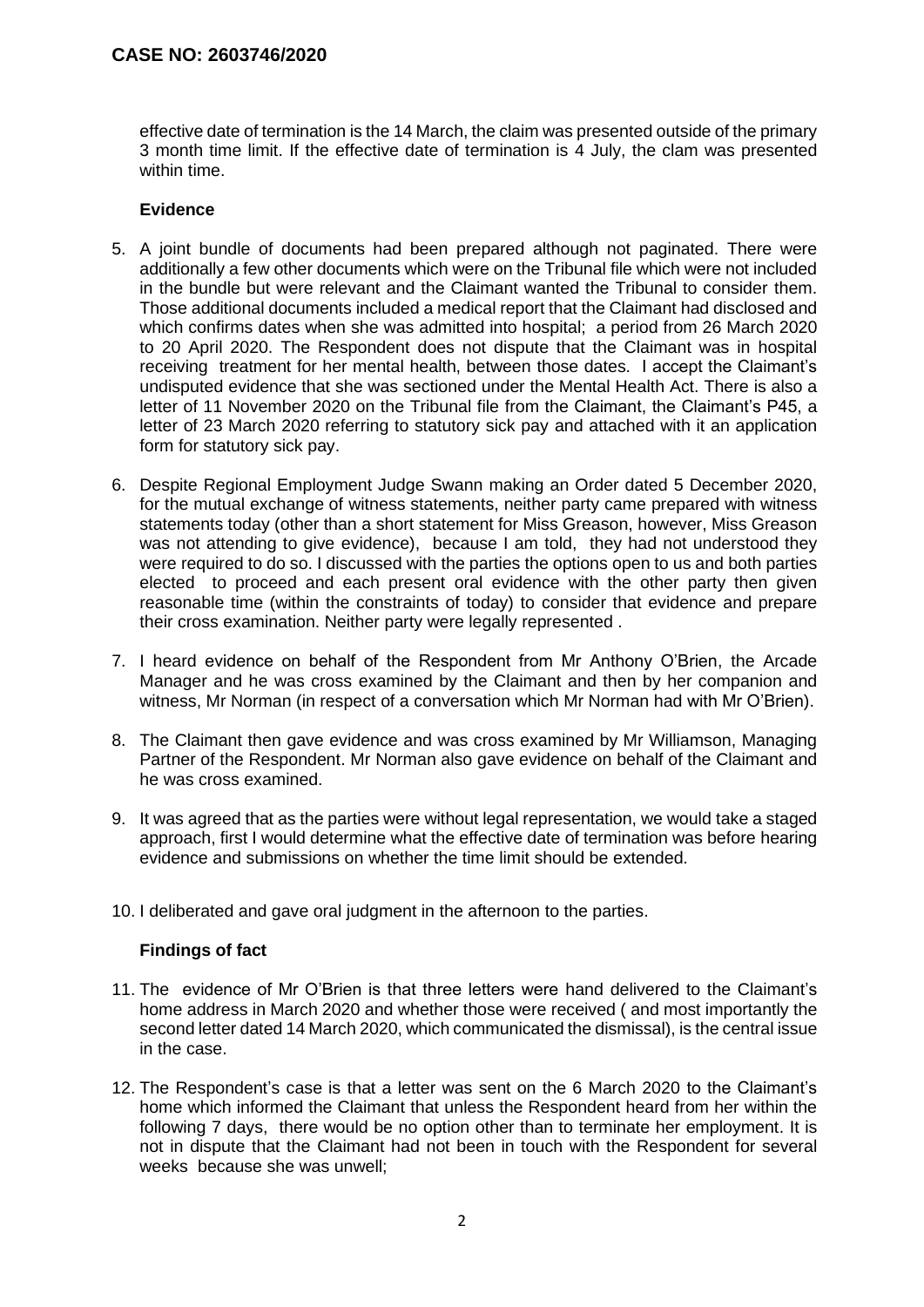*"…I hope this letter finds you well and that you are feeling a lot better in yourself. I know that you have been through some trying times of late and everybody here at Empire wished you well.*

*…I am writing to enquire whether to not it in your intention to return to work…sadly unless we hear from you in the next seven days, we will have no option other than to terminate your employment."*

- 13. It is not in dispute that the Claimant did not respond to the letter of 6 March 2020.
- 14. There was then a further letter of 14 March 2020, which was delivered according to the Respondent, to the Claimant's home on 15 March 2020. This letter stated that the Claimant's employment had been terminated. There is no reference to notice and the Respondents position is that it was an immediate dismissal;

*"Unfortunately, as you have not responded to the letter we sent on 06/03/20 and we have not heard from you for some time we have taken the unfortunate decision to terminate your employment."*

- 15. The Claimant denies having received either of those two letters.
- 16. The Claimant gave evidence that she was at home on 7 and 15 March when Mr O'Brien gave evidence that the letters of the 6 and 14 March were hand delivered by him at around 6.45am. Mr O'Brien's evidence is that he did not knock on the door and speak to the Claimant, he simply put the letters through the post box. He did not take any photographs or video himself posting the letters and he had no witness with him.
- 17. The Claimant gave evidence that she sent in a sick note via Mr Norman who is a tenant in a property on her grounds. Mr O'Brien does not dispute that Mr Norman brought in a sick note for the Claimant and that there was a discussion between them . Mr Norman could not recall the date he took in the sick note. Initially he gave evidence that he must have taken in the sick note after the date of the third letter of the 23 March, but then gave evidence that it must have been prior to that because the 23 March letter refers to the Claimant's entitlement to statutory sick pay. The Respondent's evidence is that the offices were closed down from 23 March when staff were put on furlough.
- 18. Mr O'Brien's gave evidence that his conversation with Mr Norman was either on 16, 17 or 18 March and Mr Norman did not dispute that those may well be the correct dates.
- 19. I am satisfied on a balance of probabilities, that Mr Norman took in the Claimant's sickness certificate on 16, 17 or 18 March. Mr O'Brien's evidence was clear on this point and these dates would appear to be consistent with the letter of 23 March. This meeting with Mr Norman, on the Respondent's own case, was therefore after Mr O'Brien says he had delivered the letter of 14 March, on the 15 March.
- 20. The evidence of Mr O'Brien and Mr Norman is that they had a short conversation about the Claimant's health. Mr Norman, and this is not in dispute, did not make any reference whatsoever to the Claimant receiving a letter notifying her that her employment had been terminated, which is consistent with Mr Norman's evidence that he was not aware from the Claimant that she had received any such communication. Mr Norman's evidence which is not in dispute, is that he had a regular dialogue with the Claimant about her employment situation and her ill health .Mr Norman was not just a tenant, he was a friend hence why he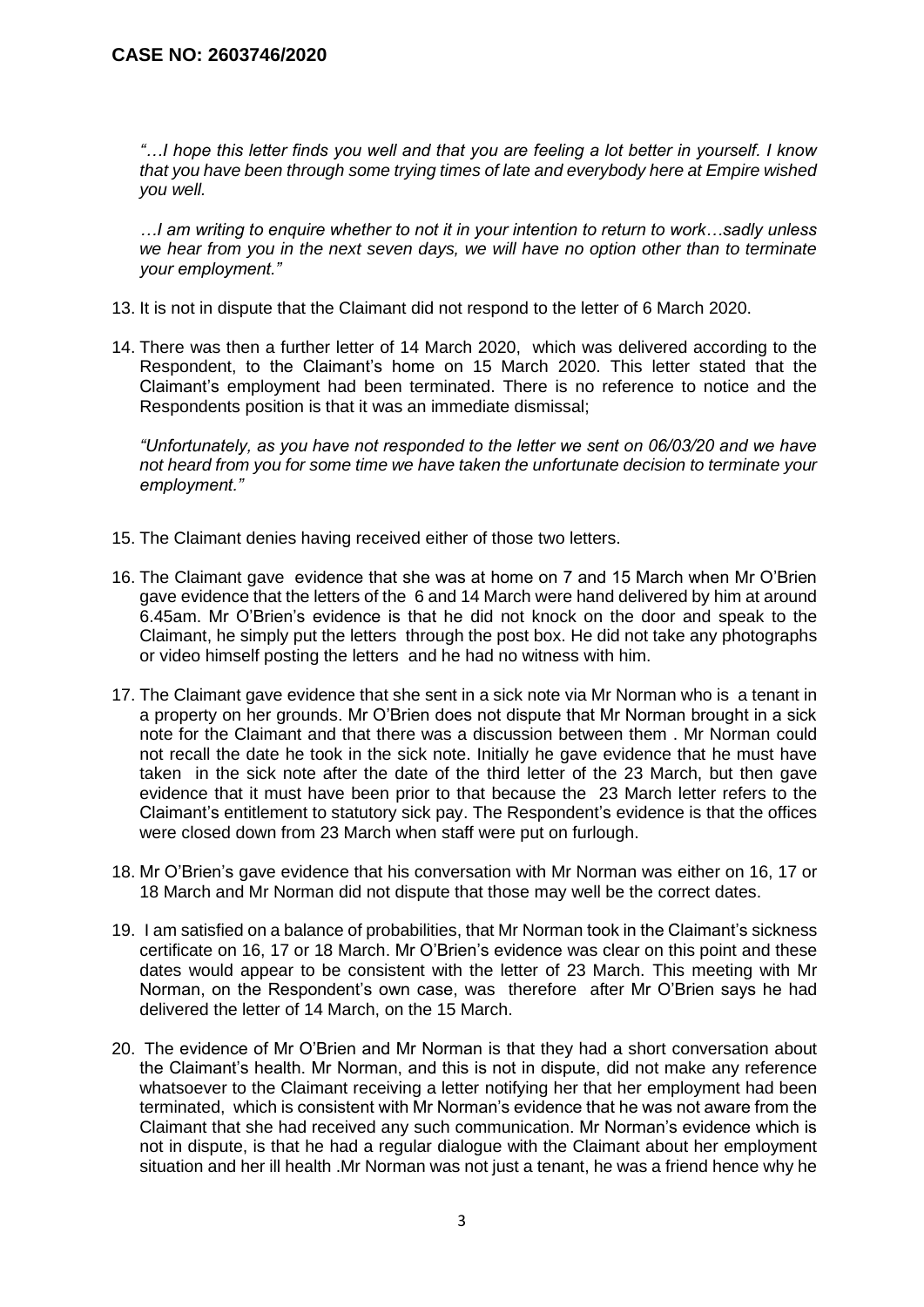took the sickness certificate into work for the Claimant. Mr Norman's undisputed evidence is that he encouraged the Claimant to obtain the sickness certificate so that she would get paid. The sickness certificate was for the following 2 or 3 week period.

21. I find it unusual that had the Claimant received the letter dated 14 March, she had failed to mention it to Mr Norman and if she had, it seems unlikely that Mr Norman would not have mentioned this to Mr O'Brien. Mr O'Brien accepts that during his discussion with Mr Norman, he had also failed to mention the fact that the Claimant was no longer employed by the Respondent. Mr O'Brien gave evidence that he would not have discussed this issue with Mr Norman and while that may well be appropriate, I find it difficult to understand why knowing that the Claimant had been unwell, he did not take the simple step of checking with Mr Norman, whether she had been at home on 15 March and/or whether Mr Norman was aware whether she had received any communication from the Respondent, or provided further sealed copies of the letters to Mr Norman to pass on to the Claimant to make sure that they had been received. Mr O`Brien's evidence was that;

*" We probably chatted about how she was and I said I will speak to accountant and see where we stand"*

22. Mr O'Brien's evidence is that after Mr Norman had come into the office with the sick note, he spoke to the Respondent's accountant and it was on the advice of this accountant that the letter of 23 March was sent to the Claimant which stated;

"I have spoken to the accountant *after receiving your sick note and unfortunately you do not qualify to receive it from your employer. You can however claim it form the government; I have enclosed the necessary form for you to do so."*

[Tribunal Stress]

- 23. The Claimant accepts that she received this letter of the 23 March. This letter makes no mention of the previous correspondence or her dismissal. The letter refers to the Claimant not qualifying to receive sick pay from her "*employer*", rather than her '*previous employer'*. There is no indication in this letter that the Claimant is no longer an employee of the Respondent and indeed the language of the letter and the act of accepting the fit note, would appear consistent with an ongoing employment relationship.
- 24. The letter of 23 March also attached a form for the Claimant to complete to apply for payment of sick pay from the Government. The form, which is signed by the Managing Partner, Mr Williamson is dated 20 March 2020 (that post-dates when ti is alleged the Claimant had been told that her employment had been terminated). The Respondent ticked a box on the form from a list of various options, explaining why SSP cannot be paid by the Respondent and the option states that ; "*I cannot pay you SSP on or after 16 March*" because "*Your average earnings before your illness or disability were not high enough"*
- 25. There is another option on the form which the Responded could have selected as the reason why they could not pay the Claimant SSP, which is ; "*your contract of employment has been brought to an end*". That option/reason however, was not selected.
- 26. There may be an accountancy reason behind the option which was selected on the form but on the face of it the information contained within that document does not appear consistent with the Respondent's case. The Respondent had no explanation other than they acted on the advice of their accountant.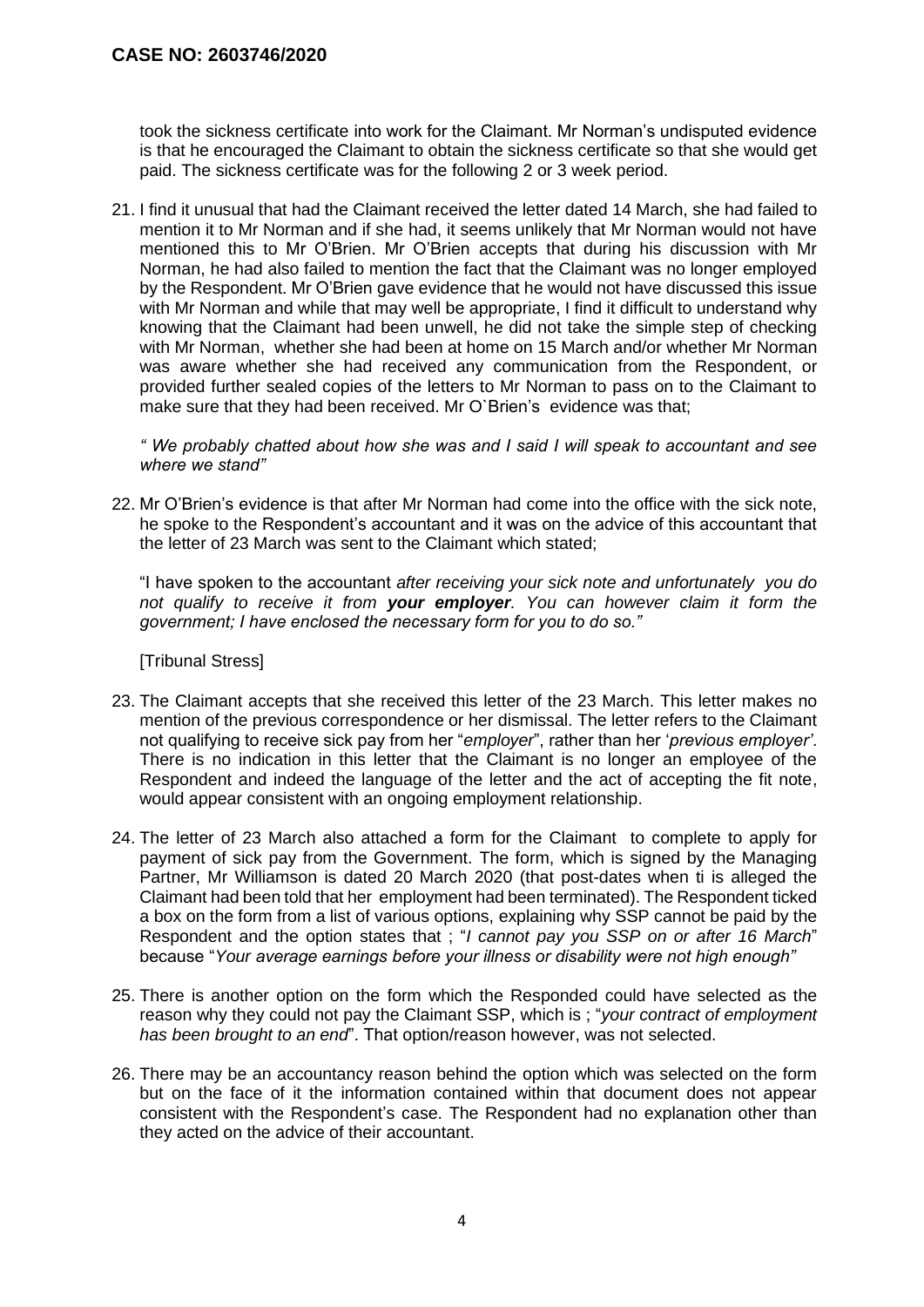- 27. The Claimant gave evidence that she sent a text message in April 2020, to Rachel Greason the Café Manager. Her evidence is that after coming out of hospital, she sent a text stating; " *I will come in when you open up"* because she understood that the Respondent's business was now closed and the staff were on furlough. The Claimant did not produce the text message. The Claimant asserts that she had changed her phone.
- 28. A short statement was produced for Miss Greason who did not attend the hearing to give evidence under oath and submit to cross examination. She makes reference in the statement, to messages and telephone calls with the Claimant but fails to clarify what was said or the dates of those communications. No other witnesses on behalf of the Respondent appear to have knowledge about the alleged text message the Claimant asserts she sent to Miss Greason. Mr Williamson put it to the Claimant that it would not have been unreasonable for Miss Greason not to have replied because she was on furlough at the time. Mr Williamson did not challenge the Claimant on the veracity of her evidence that she sent the message
- 29. I find, on a balance of probabilities, that a text message was sent by the Claimant to Miss Greason in the terms as alleged, and that Miss Greason did not respond to it. The sending of a text in those terms is not I find, consistent with the Claimant understanding that her employment had been terminated.
- 30. Further, it is not in dispute that the Claimant had sent Mr O'Brien a text on 21 April 2020 consisting only of an emoji of a dancing gorilla, which Mr O'Brien did not reply to it. Again I consider that such a message from the Claimant is not consistent with the behaviour of employee towards their previous employer where their employment has recently been terminated summarily.
- 31. The Claimant's evidence is that she waited until after the furlough period had ended and the Respondent had opened again for business and on 4 July she went in and spoke to Miss Greason about work. Mr O'Brien was not in a position to give evidence about that conversation or even whether or not it had taken place. The Claimant's evidence is that she was told that she had been replaced. Mr Williamson had been given the opportunity to give evidence but had chosen not to do so however, in his submissions he attempted to give additional evidence about the likelihood of Miss Greason making this comment about replacing staff however, I have not taken that evidence into account.
- 32. A discussion with Miss Greason on 4 July in the terms alleged by the Claimant, is consistent with the dates that the Claimant has put in the claim form as the date of termination. The Claimant alleges that it was only when she had this discussion on 4 July with Miss Greason, that she became aware that her employment was terminated. Miss Greason statement does not comment on the allegation, despite the fact that this was contained within the claim form. Miss Greason's statement was dated 3 November 2020 and therefore postdates the claim form.
- 33. I find on balance of probabilities, taking into consideration the oral evidence of the Claimant, the consistency of her evidence with what is set out in her claim form, the failure by Miss Greason to refute the alleged conversation of 4 July in her statement; that the Claimant did go in to the Respondent's premises on 4 July and had the discussion as she alleges . This conversation and behaviour of the Claimant is again, not consistent with someone who is aware that the Respondent had terminated her employment summarily back in March 2020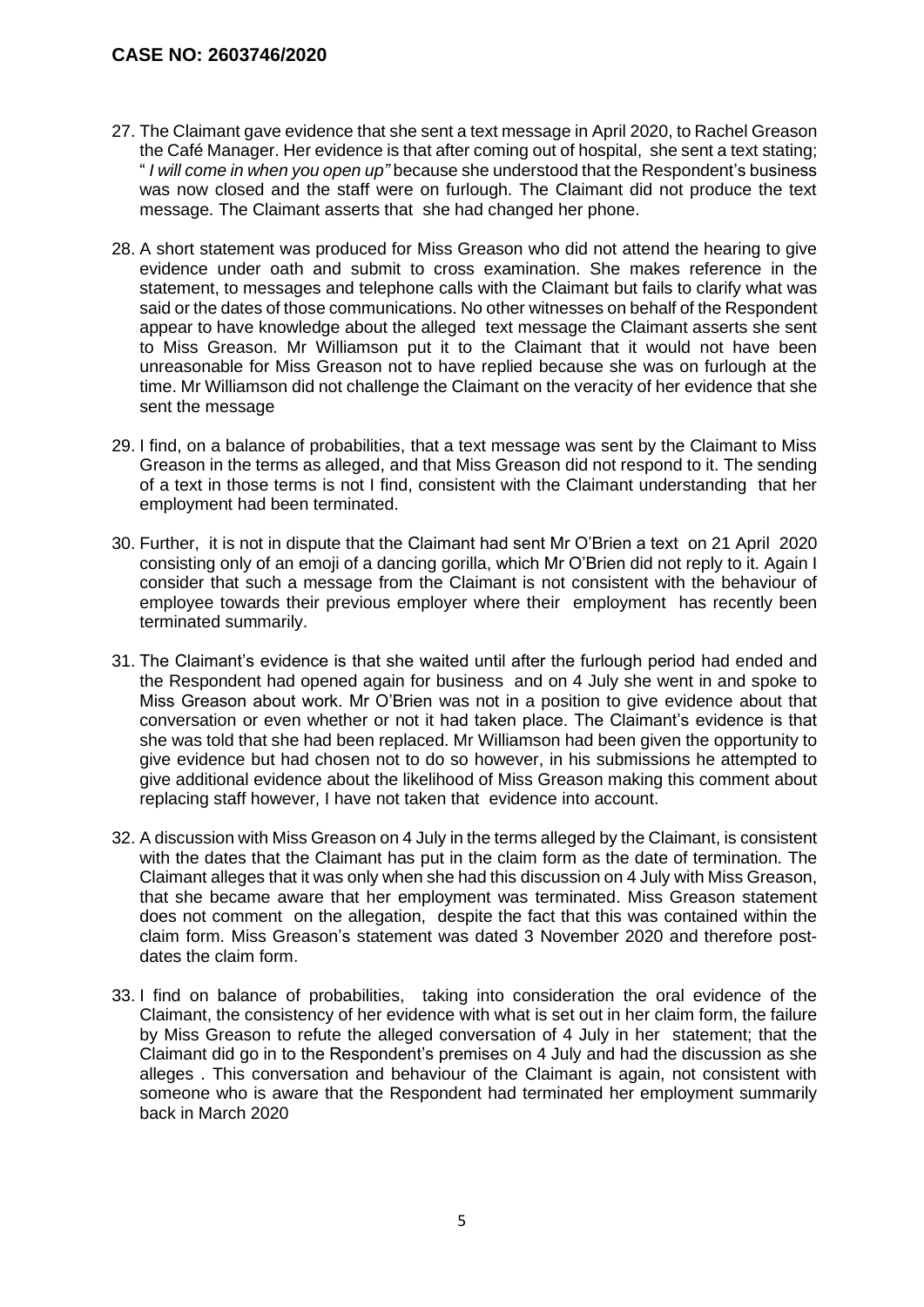- 34. The evidence of the Claimant which is not in dispute, is that her daughter went in to the Respondent's offices to collect her P45 later in July, which is also behaviour consistent with the Claimant only being informed of the termination of her employment on 4 July.
- 35. The Respondent has produced within the bundle examples of text messages that Mr O'Brien had sent to the Claimant during her employment. These included messages asking the Claimant why she has not attended for shift that day etc. to which the Claimant had replied. Despite the fact that Mr O'Brien had communicated with the Claimant via text messages in February 2020, there were no text messages disclosed from him to the Claimant in March 2020 informing her that he had posted letters through her door or checking that she had received them, this is despite the evidence that he had clearly communicated in that manner with the Claimant previously.
- 36. The letter sent from Mr O'Brien dated 6 March, referred to him being aware that she had been through some " *trying times of late*" however, despite that knowledge, he did not text to check that the letters had been safely received and nor did he send a text or otherwise check that the Claimant was home even though he was aware of previous episodes of ill health.
- 37. When the P45 was produced it also has a date of leaving of 28 February 2020 which is not consistent with the Respondent's evidence that her employment had been terminated by letter on 14 March 2020.
- 38. The evidence of Mr O'Brien under cross examination was that he accepted that it was "*reasonable",* that the Claimant may have misplaced the letters.

#### **Legal Principles**

39. Section 111 of the Employment Rights Act 1996 (ERA) deals with the applicable time limits for a claim of unfair dismissal brought under sections 98 and 94 of the ERA and provides that :

"*An Employment Tribunal shall not consider a complaint under this section unless it is presented to the Tribunal before the end of the period of 3 months beginning with the effective date of termination or within such further period as the Tribunal considered reasonable in a case which is satisfied that it was not reasonably practicable the complaint to be presented before the end of that period".*

- 40. A document sent by post will be taken to have been received on the day on which it would have been delivered in the ordinary course of post, unless the contrary is proved pursuant to rule [90\(a\).](https://uk.westlaw.com/Link/Document/FullText?findType=Y&serNum=0378259512&pubNum=121175&originatingDoc=IFBB9C2E055E011E79153C39CF1D5DBAB&refType=UL&originationContext=document&transitionType=CommentaryUKLink&ppcid=c21d2818941f4761a23be77fb5592caf&contextData=(sc.Search)) Section 7 of the [Interpretation](https://uk.westlaw.com/Link/Document/FullText?findType=Y&serNum=0111253338&pubNum=121177&originatingDoc=IFBB9C2E055E011E79153C39CF1D5DBAB&refType=UL&originationContext=document&transitionType=CommentaryUKLink&ppcid=c21d2818941f4761a23be77fb5592caf&contextData=(sc.Search)) Act 1978, provides that service is deemed to be effected 'by properly addressing, pre-paying and posting [the] letter'. When the 'properly addressing, pre-paying and posting' of a document is proved and it is not returned through the post undelivered to the addressee, there will be a prima facie assumption that it has been duly delivered: *A/S Cathrineholm v [Norequipment](https://uk.westlaw.com/Link/Document/FullText?findType=Y&serNum=1972022618&pubNum=3898&originatingDoc=IFBB9C2E055E011E79153C39CF1D5DBAB&refType=UC&originationContext=document&transitionType=CommentaryUKLink&ppcid=c21d2818941f4761a23be77fb5592caf&contextData=(sc.Search)) Trading Ltd 1972 2 All ER 538, [CA](https://uk.westlaw.com/Link/Document/FullText?findType=Y&serNum=1972022618&pubNum=3898&originatingDoc=IFBB9C2E055E011E79153C39CF1D5DBAB&refType=UC&originationContext=document&transitionType=CommentaryUKLink&ppcid=c21d2818941f4761a23be77fb5592caf&contextData=(sc.Search))***. 10.22**
- 41. Where documents have been correctly posted, the burden of proving that they have not been received lies on the party alleging non-receipt.
- 42. If the employee is informed that he or she has been summarily dismissed by **letter**, then the EDT will be the date on which the **letter** is received and read. According to the EAT in *Brown v [Southall](https://uk.westlaw.com/Link/Document/FullText?findType=Y&serNum=1980027366&pubNum=8105&originatingDoc=I0D58B79055E111E79153C39CF1D5DBAB&refType=UC&originationContext=document&transitionType=CommentaryUKLink&ppcid=72945fd3f9da4b1f987795953be76ceb&contextData=(sc.Search)) and Knight 1980 ICR 617, EAT*, a summary **dismissal** communicated to the employee for the first time in a **letter** addressed to his or her home will not take effect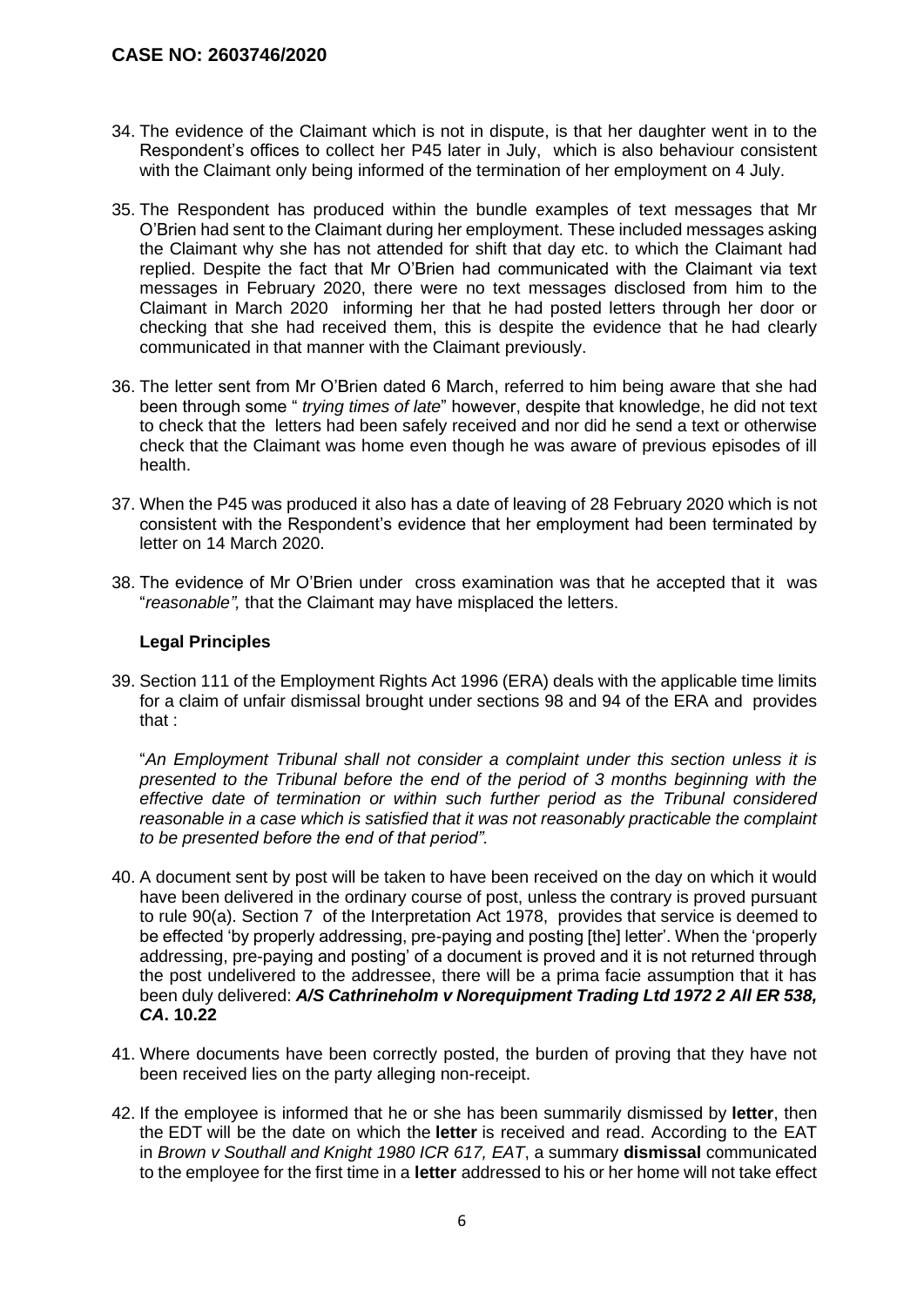until the **letter** reaches the employee or until he or she has had a reasonable opportunity to read it.

- 43. The decision in *[Brown](https://uk.westlaw.com/Link/Document/FullText?findType=Y&serNum=1980027366&pubNum=8105&originatingDoc=I0D58B79055E111E79153C39CF1D5DBAB&refType=UC&originationContext=document&transitionType=CommentaryUKLink&ppcid=72945fd3f9da4b1f987795953be76ceb&contextData=(sc.Search))* was examined and approved by both the Court of Appeal and the Supreme Court in *Gisda Cyf v [Barrett](https://uk.westlaw.com/Link/Document/FullText?findType=Y&serNum=2023301107&pubNum=7640&originatingDoc=I0D58B79055E111E79153C39CF1D5DBAB&refType=UC&originationContext=document&transitionType=CommentaryUKLink&ppcid=72945fd3f9da4b1f987795953be76ceb&contextData=(sc.Search)) 2010 ICR 1475, SC***.**
- 44. At the Court of Appeal, Lord Justice Mummery took into consideration the fact that the EDT is a statutory construct within a framework that gives employees the right not to be unfairly dismissed, and three months within which to bring a claim if they are. Moreover, the act triggering the time limit is that of the employer and thus outside the employee's control. Mummery LJ also took issue with the idea that time could begin to run before the employee actually knows that he or she has been dismissed
- 45. The Supreme Court rejected the appeal and agreed with the Court of Appeal that Brown had been correctly decided;;

*"1) … There was no general acceptance in case law that statutory rights given to employees should be interpreted in a way that was compatible with common law contractual principles …On that basis, the well established rule that an employee was entitled either to be informed or at least to have the reasonable chance of finding out that he had been dismissed before time began to run against him was firmly anchored to the legislation's overall objective …It would be unfair for time to begin to run against an employee in relation to their unfair dismissal complaint until they knew, or at least had had a reasonable chance to find out, that they had been dismissed…"*

- 46. The Court noted as an aside that an employer who wants to be certain that an employee is aware of a dismissal always has the option of dismissing him or her face to face.
- 47. One question that neither the Court of Appeal nor the Supreme Court in Gisda directly addressed was what happens when an employee deliberately seeks to avoid communication with the employer. However, Mr Justice Bean when the case was in the EAT made the comment that 'where a decision to dismiss is communicated by letter sent to the employee at home and the employee has neither gone away deliberately to avoid receiving the letter nor avoided opening and reading it, the effective date of termination is when the letter is read by the employee, not when it arrives in the post'. Thus where wilful blindness is shown, the EDT will be the date when the letter is deemed to have arrived.

#### **Conclusion**

- 48. The Claimant's evidence is that she never received the letters of the 6 and 14 March 2020. It was not put to the Claimant that she had received the letters and had avoided opening them or reading them, that accusation was not put to the Claimant during cross examination. Mr O'Brien considered she may have misplaced them.
- 49. The Claimant accepts however that she received the letter of 23 March.
- 50. This is not a case where an employer has delivered a letter through the postal system, where the employee is in the position of having to provide sufficient evidence that they have not received the letter which has been correctly addressed to them. This is a case where the employer alleges that it hand delivered the letter itself. The law on deemed service in these circumstances is not relevant.
- 51. It is fundamentally a question of whether the Tribunal finds on a balance or probabilities, that Mr O'Brien posted the letter of dismissal or whether it accepts the Claimant's evidence